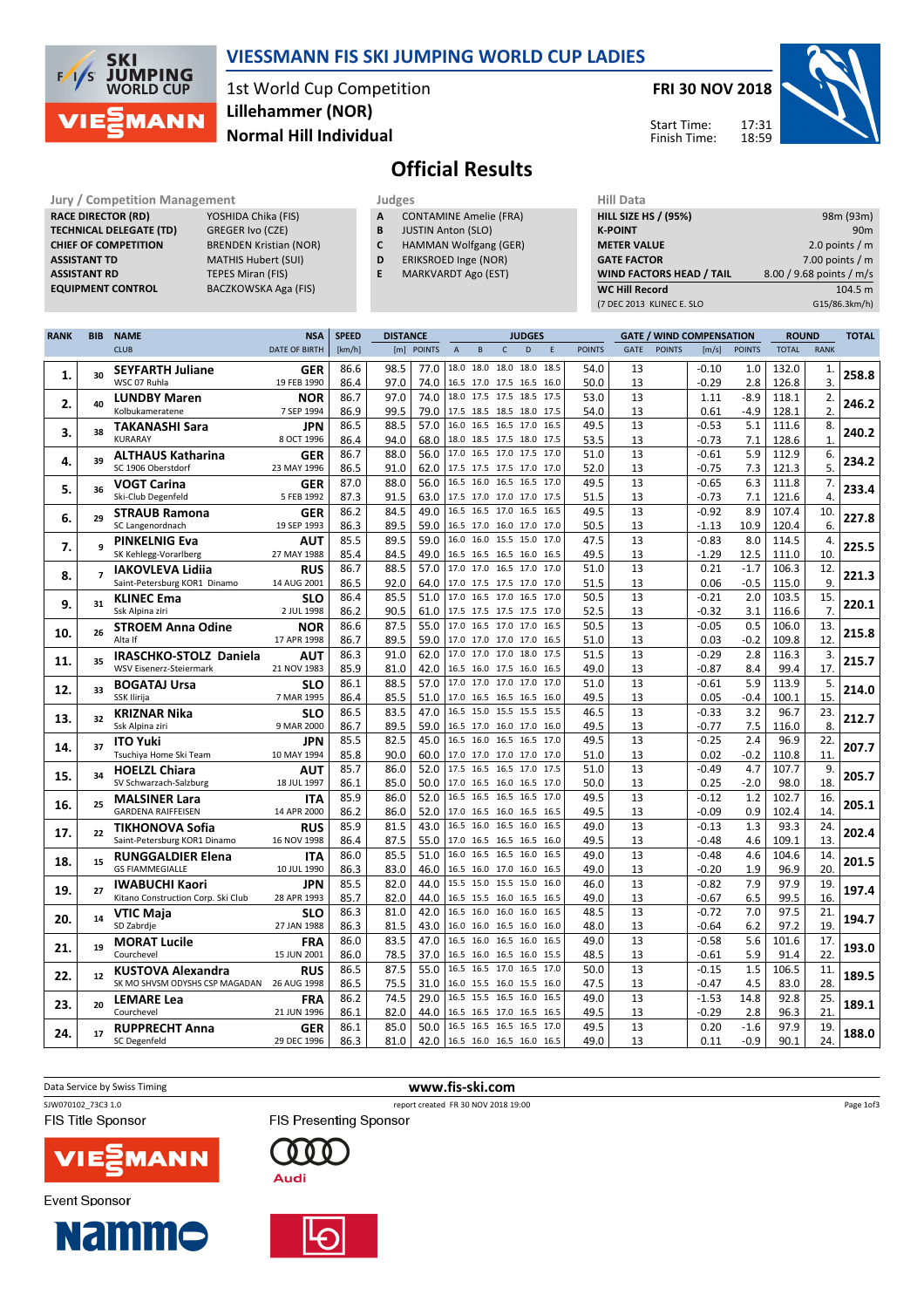

1st World Cup Competition Normal Hill Individual Lillehammer (NOR)

FRI 30 NOV 2018

Start Time: Finish Time:

18:59



### Official Results

| <b>RANK</b> | <b>BIB</b> | <b>NAME</b>                       | <b>NSA</b>           | <b>SPEED</b> | <b>DISTANCE</b> |                                 |  |                          | <b>JUDGES</b> |  |               |             |               | <b>GATE / WIND COMPENSATION</b> |               | <b>ROUND</b> |             | <b>TOTAL</b> |
|-------------|------------|-----------------------------------|----------------------|--------------|-----------------|---------------------------------|--|--------------------------|---------------|--|---------------|-------------|---------------|---------------------------------|---------------|--------------|-------------|--------------|
|             |            | <b>CLUB</b>                       | <b>DATE OF BIRTH</b> | [km/h]       |                 | [m] POINTS                      |  |                          | D             |  | <b>POINTS</b> | <b>GATE</b> | <b>POINTS</b> | $\lfloor m/s \rfloor$           | <b>POINTS</b> | TOTAL        | <b>RANK</b> |              |
| 25.         |            | <b>HESSLER Pauline</b>            | <b>GER</b>           | 86.8         | 74.5            | 29.0                            |  | 16.0 14.5 15.5 15.0 15.5 |               |  | 46.0          | 13          |               | $-1.17$                         | 11.3          | 86.3         | 27.         | 177.6        |
|             |            | WSV 08 Lauscha                    | 13 SEP 1998          | 86.6         | 81.0            | 42.0                            |  | 16.0 16.0 16.5 16.5 16.5 |               |  | 49.0          | 13          |               | $-0.03$                         | 0.3           | 91.3         | 23.         |              |
| 26.         |            | <b>AVOCAT GROS Oceane</b>         | <b>FRA</b>           | 86.2         | 79.5            | 39.0                            |  | 16.0 15.5 16.5 16.0 16.5 |               |  | 48.5          | 13          |               | $-0.34$                         | 3.3           | 90.8         | 26.         | 176.4        |
|             |            | <b>Annemasse ASPTT</b>            | 23 APR 1997          | 86.0         | 79.5            | 39.0                            |  | 16.0 16.0 16.0 16.0 16.5 |               |  | 48.0          | 13          |               | 0.17                            | $-1.4$        | 85.6         | 27.         |              |
| 27.         |            | <b>BRAATEN Ingebjoerg Saglien</b> | <b>NOR</b>           | 85.8         | 81.0            | 42.0                            |  | 15.5 15.5 15.5 16.0 16.5 |               |  | 47.0          | 13          |               | $-1.24$                         | 12.0          | 101.0        | 18.         | 175.3        |
|             |            | <b>Etnedal Skilag</b>             | 20 SEP 1999          | 85.8         | 74.0            | 28.0   15.5 14.5 15.0 15.0 16.0 |  |                          |               |  | 45.5          | 13          |               | $-0.08$                         | 0.8           | 74.3         | 29.         |              |
| 28.         |            | LI Xueyao                         | <b>CHN</b>           | 85.6         | 83.5            | 47.0 15.5 15.0 14.5 14.5 16.0   |  |                          |               |  | 45.0          | 13          |               | 1.11                            | $-8.9$        | 83.1         | 28.         | 172.1        |
|             |            | Chinese Ski Association           | 11 APR 1995          | 86.1         | 78.0            | 36.0   15.0 14.5 15.0 15.5 14.5 |  |                          |               |  | 44.5          | 13          |               | $-0.88$                         | 8.5           | 89.0         | 25.         |              |
| 29.         |            | <b>SEIFRIEDSBERGER Jacqueline</b> | <b>AUT</b>           | 86.0         | 70.0            | 20.0                            |  | 15.5 15.0 16.0 16.0 16.0 |               |  | 47.5          | 13          |               | $-1.60$                         | 15.5          | 83.0         | 29.         | 168.9        |
|             |            | SC Waldzell-Oberoesterreich       | 20 JAN 1991          | 86.4         | 75.0            | 30.0                            |  | 16.0 15.5 16.0 16.0 16.0 |               |  | 48.0          | 13          |               | $-0.82$                         | 7.9           | 85.9         | 26.         |              |
| 30.         |            | ROGELJ Spela                      | <b>SLO</b>           | 85.9         | 75.5            | 31.0                            |  | 15.5 14.5 16.0 16.0 16.0 |               |  | 47.5          | 13          |               | $-0.45$                         | 4.4           | 82.9         | 30.         | 151.9        |
|             |            | SSK Ilirija                       | 8 NOV 1994           | 85.9         | 72.0            | 24.0   14.5 14.0 14.0 13.5 13.5 |  |                          |               |  | 41.5          | 13          |               | $-0.36$                         | 3.5           | 69.0         | 30.         |              |

|          | not qualified for final round |                                                   |                           |      |      |      |                          |  |  |  |      |    |         |        |      |     |      |
|----------|-------------------------------|---------------------------------------------------|---------------------------|------|------|------|--------------------------|--|--|--|------|----|---------|--------|------|-----|------|
| 31.      |                               | <b>BRECL Jerneja</b><br>SSK Velenje               | <b>SLO</b><br>9 AUG 2001  | 86.0 | 73.5 | 27.0 | 16.0 15.5 15.5 15.5 15.5 |  |  |  | 46.5 | 13 | $-0.48$ | 4.6    | 78.1 | 31. | 78.1 |
| 32.      | 13                            | <b>IWASA Haruka</b><br>Nihon Unv.                 | <b>JPN</b><br>12 APR 1996 | 86.2 | 72.0 | 24.0 | 16.0 15.0 14.5 15.0 14.0 |  |  |  | 44.5 | 13 | $-0.84$ | 8.1    | 76.6 | 32. | 76.6 |
| 33.      | 16                            | <b>CLAIR Julia</b><br>Xonrupt                     | <b>FRA</b><br>20 MAR 1994 | 85.5 | 69.5 | 19.0 | 16.0 14.5 16.0 15.5 16.0 |  |  |  | 47.5 | 13 | $-0.94$ | 9.1    | 75.6 | 33. | 75.6 |
| 34.      | 10                            | <b>KABLUKOVA Ksenia</b><br><b>Sdushor Start</b>   | <b>RUS</b><br>16 JUN 1998 | 85.6 | 71.0 | 22.0 | 16.5 15.5 15.5 15.5 16.0 |  |  |  | 47.0 | 13 | $-0.31$ | 3.0    | 72.0 | 34. | 72.0 |
| 35.      |                               | <b>TWARDOSZ Anna</b><br>PKS Olimpijczyk Gilowice  | <b>POL</b><br>12 APR 2001 | 85.9 | 74.5 | 29.0 | 15.5 15.5 15.5 15.0 16.0 |  |  |  | 46.5 | 13 | 0.58    | $-4.6$ | 70.9 | 35. | 70.9 |
| 36.      |                               | <b>SHPYNEVA Anna</b><br>Saint-Petersburg Sdusshor | <b>RUS</b><br>3 JAN 2002  | 85.7 | 69.0 | 18.0 | 14.0 14.0 14.0 13.5 14.5 |  |  |  | 42.0 | 13 | $-1.04$ | 10.1   | 70.1 | 36. | 70.1 |
| 37.      |                               | <b>MA Tong</b><br>Chinese Ski Association         | <b>CHN</b><br>2 MAR 1994  | 86.1 | 72.5 | 25.0 | 14.0 14.5 14.5 14.5 15.0 |  |  |  | 43.5 | 13 | $-0.11$ | 1.1    | 69.6 | 37. | 69.6 |
| 38.      | 23                            | <b>OPSETH Silje</b><br>Holevaringen II            | <b>NOR</b><br>28 APR 1999 | 86.3 | 70.5 | 21.0 | 16.0 14.5 15.5 15.5 15.0 |  |  |  | 46.0 | 13 | $-0.06$ | 0.6    | 67.6 | 38. | 67.6 |
| 39.      |                               | <b>ENGLUND Nita</b><br>Kiwanis Ski Club           | <b>USA</b><br>10 JUN 1992 | 85.7 | 65.5 | 11.0 | 14.5 13.5 14.5 13.5 13.5 |  |  |  | 41.5 | 13 | $-0.01$ | 0.1    | 52.6 | 39. | 52.6 |
| $ \cdot$ |                               |                                                   |                           |      |      |      |                          |  |  |  |      |    |         |        |      |     |      |

report created FR 30 NOV 2018 19:00

#### Disqualified

**SKI** 

 $F/1/S$ 

**JUMPING**<br>WORLD CUP

**MANN** 

21 KYKKAENEN Julia FIN SCE 4

SCE 4 : SUIT

Data Service by Swiss Timing **www.fis-ski.com**<br>
SWO70102\_73C3\_1.0<br>
The port created FR\_30\_NOV\_2018\_19

FIS Title Sponsor

**Event Sponsor** 



**Namme** 

FIS Presenting Sponsor 0 O O **Audi** 





Page 2of3